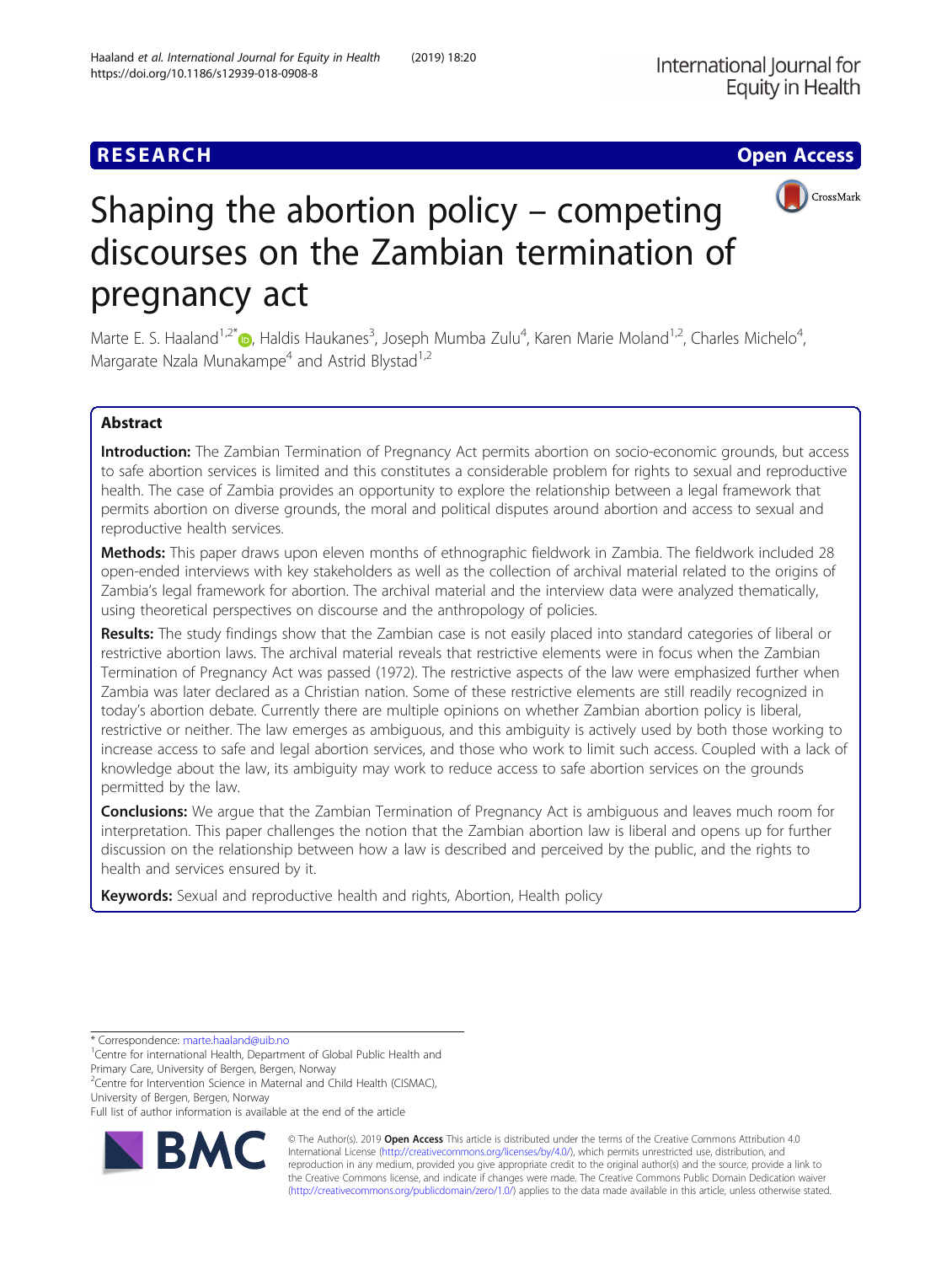### Introduction

Since the Termination of Pregnancy Act was passed in 1972 [[1](#page-9-0)], Zambia has been seen internationally as having a liberal legal framework for abortion [[2,](#page-9-0) [3\]](#page-9-0). Less restrictive legal conditions are often coupled with lower estimates of illegal and unsafe abortions [\[4](#page-9-0)], but in Zambia, where complications from unsafe abortions are a considerable problem [[5,](#page-9-0) [6\]](#page-9-0), this does not seem to be the case. This apparent paradox allows us to explore the entangled relationship between the existence of a legal framework that permits abortion, the moral and political disputes associated with the topic of abortion, and the right to access sexual and reproductive health services.

When the Termination of Pregnancy Bill was proposed to the Zambian parliament in 1972, it was drafted on the basis of the United Kingdom Abortion Act of 1967 [[1,](#page-9-0) [7](#page-9-0)]. The Zambian Act that was approved by parliament allows abortion to protect the physical or mental health of the pregnant woman or any of her existing children. It also allows abortion in the case of serious fetal malformation [\[1\]](#page-9-0). The law specifies that the pregnant woman's age and environment should be taken into consideration [\[1](#page-9-0)] and therefore allows for legal abortions on broad socio-economic grounds. Simultaneously, the law spells out some restrictions for access to legal abortion services. It specifies that abortions must only be provided in registered hospitals, and that three medical doctors - one of whom must be a specialist in the field in which the grounds for the legal abortion is being sought - must sign the form to allow the procedure to take place  $[1]$  $[1]$ . In cases of medical emergency, the signature of one medical doctor is sufficient. The law moreover permits conscientious objection, allowing health practitioners to abstain from providing abortion services on religious grounds, except in emergency situations [\[1](#page-9-0)]. Abortions are also regulated by the criminal code. The code establishes penalties of up to 7 years for those who illegally provide abortion services, and up to 14 years for women who procure illegal abortions or anyone who assists her [[8\]](#page-9-0). It is only abortions that follow the procedures of the Termination of Pregnancy Act that are not criminalized. In 2005, the criminal code was amended to ensure that girls who are victims of rape can seek legal termination of pregnancy  $[8]$  $[8]$ . Zambia has ratified the Maputo protocol committing to provide comprehensive reproductive health services, including safe abortion [\[9](#page-9-0)]. Despite these legal commitments, abortion remains a controversial issue in Zambia. In 2015, a clause stating that "the right to life begins at conception", was included in a proposed new Bill of Rights of the Zambian constitution, implying a legal move in a more restrictive direction [[10\]](#page-9-0). In August 2016, the Bill of Rights was sent to a referendum that was declared unsuccessful due to low turnout [\[11\]](#page-9-0), but, with the proposition, abortion re-emerged on the Zambian political agenda as a contentious issue. In Zambia, religion and politics have been closely intertwined since independence and church bodies such as the Catholic Church (represented by the Zambian Episcopal Conference) and the protestant churches have had a great deal of political influence [[12\]](#page-9-0). During the last decades, Pentecostal churches have also become more influential, and with the declaration of Zambia as a Christian Nation in 1991, the links between religion and politics became even more explicit [[13\]](#page-10-0). This paper addresses the consequences this has had for the way the Zambian abortion policy has been contested and disputed since its introduction.

Zambian abortion policy cannot be understood separately from the structural conditions of the Zambian health system that is facing a crisis of human resources [[14\]](#page-10-0). In 2016, there were only 1514 employed medical doctors in the country  $[14]$  $[14]$  for a population of 16.2 million [\[15](#page-10-0)]. This places Zambia among the 25 African Countries with less than 1 doctor per 10,000 inhabitants [[16\]](#page-10-0). More than 60% of the population lives in rural areas where lack of qualified health personnel is particu-larly acute and facilities are often understaffed [[14\]](#page-10-0). A newly revised set of standards and guidelines for comprehensive abortion care specifies that an abortion can be carried out with the signature of only one medical doctor if no other are available [\[17](#page-10-0)]. However, this new regulation has not been disseminated to health care workers across the country. Though mid-level providers such as midwives, nurses or clinical officers can carry out the abortion procedures, the law specifically requests the approval signatures from medical doctors. Lack of medical doctors, thus, continues to constitute an important barrier to accessing legal abortion services, that is unevenly distributed across the country.

In our examination of the history and current perceptions of Zambian abortion policy, we draw upon the work of Shore and Wright [[18,](#page-10-0) [19\]](#page-10-0) and their 'anthropology of policies'. Policies are manifested in many different ways, including, laws, regulations, and actions of state officials or civil servants. In this paper, we approach Zambian abortion policy through the Termination of Pregnancy Act. Paraphrasing Appadurai [[20](#page-10-0)], Shore and Wright highlight the social 'lives' of policies [\[21](#page-10-0)] and point out how policies may appear as fixed, but are in fact, continuously contested and reshaped. As the context of a policy changes with time or space, its meaning also changes in ways that have consequences beyond its original intentions  $[21]$  $[21]$ . This perspective allows us to examine how diverging images of and narratives about the abortion policy travel through time and settings, and continuously reshape ideas of what a legal abortion is. The Foucauldian concept of discourse as a way of describing the complex relationship between power, truth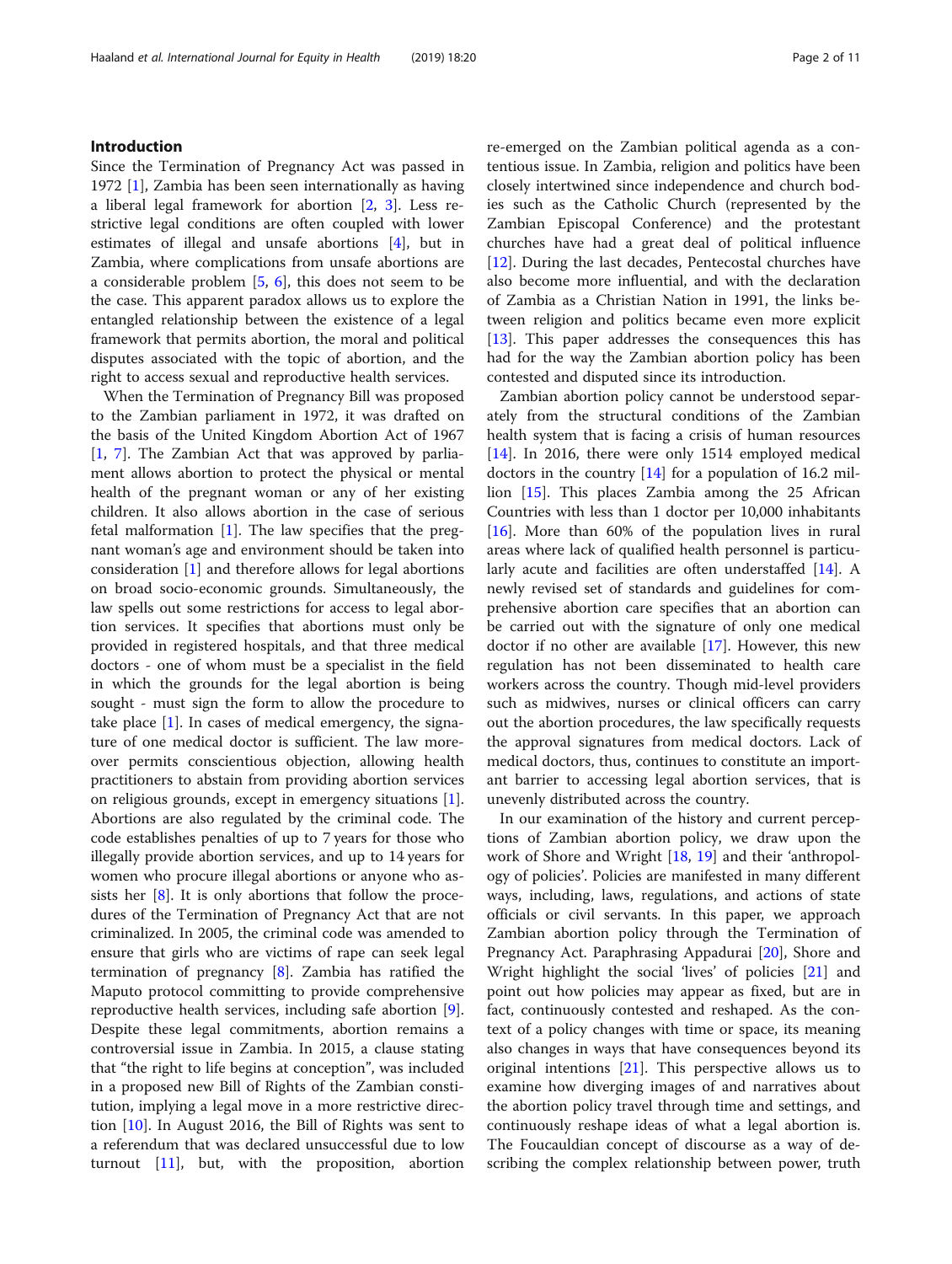and right [[22\]](#page-10-0) is also central to the analysis. Discourse sets limits to how a topic can be addressed or conceived in a meaningful way and "the power embedded in discourse will determine what people consider to be true" [[23\]](#page-10-0). These perspectives allow us to analyse how images created as notions of 'truths' about abortion policy have powerful implications for the range of actions available to girls and women making reproductive choices.

There is a general lack of data on the prevalence and characteristics of both legal and illegal abortions in Zambia [[24\]](#page-10-0). The last official estimate from the Zambian authorities in 2017 asserts that 30–50% of all acute gynaecological admissions are abortion related and that six per thousand women die of abortion complications, most of them caused by unsafe abortions [\[17](#page-10-0)]. There are no official data on number and circumstances of legal abortions. Studies have found that, in Zambia, both knowledge about the legal status of abortion and access to abortion services are poor [\[2](#page-9-0), [3](#page-9-0), [24,](#page-10-0) [25\]](#page-10-0). To the best of our knowledge, however, no study has explored the history of abortion policy and how this history is entangled in current policy debates about abortion. This paper, therefore, examines historical, political and discursive elements of Zambian abortion policy and offers a new perspective on the legal framework for abortion in Zambia. The paper traces the moral and political context of 1972 to today and argues that Zambia's abortion law is inherently ambiguous and allows continuous contestations that shape abortion policy in ways that influence girls' and women's access to sexual and reproductive health services. In the process, the paper brings into question the international view of Zambian abortion law as being liberal.

#### Methods

This study is part of a multi-sited ethnographic study on the sociopolitical dimensions of access to fertility control and safe abortion in Zambia. It forms part of the comparative research project "Competing discourses impacting girls' and women's rights: Fertility control and safe abortion in Ethiopia, Zambia and Tanzania" funded by the Norwegian Research Council and the University of Bergen, Norway [\[26](#page-10-0)]. The umbrella project aims to explore the articulation between legal abortion frameworks, public discourses on abortion, and access to fertility control and safe abortion services in three African countries with different legal frameworks for abortion.

The present paper draws upon ethnographic fieldwork in Zambia between September 2017 and August 2018, which included the collection of media coverage on issues of sexual and reproductive health, collection of archival material, open-ended interviews with key actors as well as informal conversations with relevant stakeholders. Though informed by all of these sources, the findings presented in this paper are primarily based on the archival material and the open-ended interviews.

In October 2017, we accessed the Zambian National Archives and consulted the private collection of the Speaker of the Zambian parliament in 1972, Robinson Nabulyato. The collection included his correspondence with the first Zambian president Kenneth Kaunda on the Termination of Pregnancy Act. The library of the Zambian National Assembly was accessed in December 2017 to collect records of the parliamentary debates about the Termination of Pregnancy Bill in 1972, as well as the parliamentary debates about the amendment of the Penal Code in 2005. All the collected archival material was copied into text documents for analysis. To complement the archival material, we carried out an open-ended interview with a person employed as a high-ranking official in the Ministry of Health in 1972. The interviewee had participated in the preparation of the Termination of Pregnancy Bill and in the parliamentary process leading to its enactment.

We conducted 28 open-ended interviews with stakeholders who are influential in shaping Zambia's abortion policy or public opinion on reproductive health issues. The interviews covered topics about the interviewees' views about the abortion law and policy both today and historically, as well as their engagement and advocacy work with regards to sexual and reproductive health and rights in Zambia. Some interviews were conducted with two or more interviewees. When selecting potential interviewees, a list was made of ministries, NGOs (national and international), international agencies, religious bodies and professional health sector organizations who had been influential in abortion-related debates or that have political influence in other ways. We used snowball sampling to expand the list, and made efforts to secure interviews with a broad range of actors aiming to include different points of view [[27](#page-10-0)]. The large majority of the stakeholders we approached for interviews accepted the invitation, but some declined arguing that the topic was not relevant to their area of work. A few never responded to our request. All interviews were conducted in English, the official language in Zambia, and were recorded with the informants' consent and transcribed verbatim. Most interviewees spoke at length about their views and opinions about Zambia's abortion policy giving examples from their own experience with the matter.

We analyzed the collected material through a critical and reflexive lens using a thematic approach. Both the interviews and the archival material were carefully read and re-read before they were imported into Nvivo11, which was used as a tool for inductively coding and clustering into categories of both types of data. Based on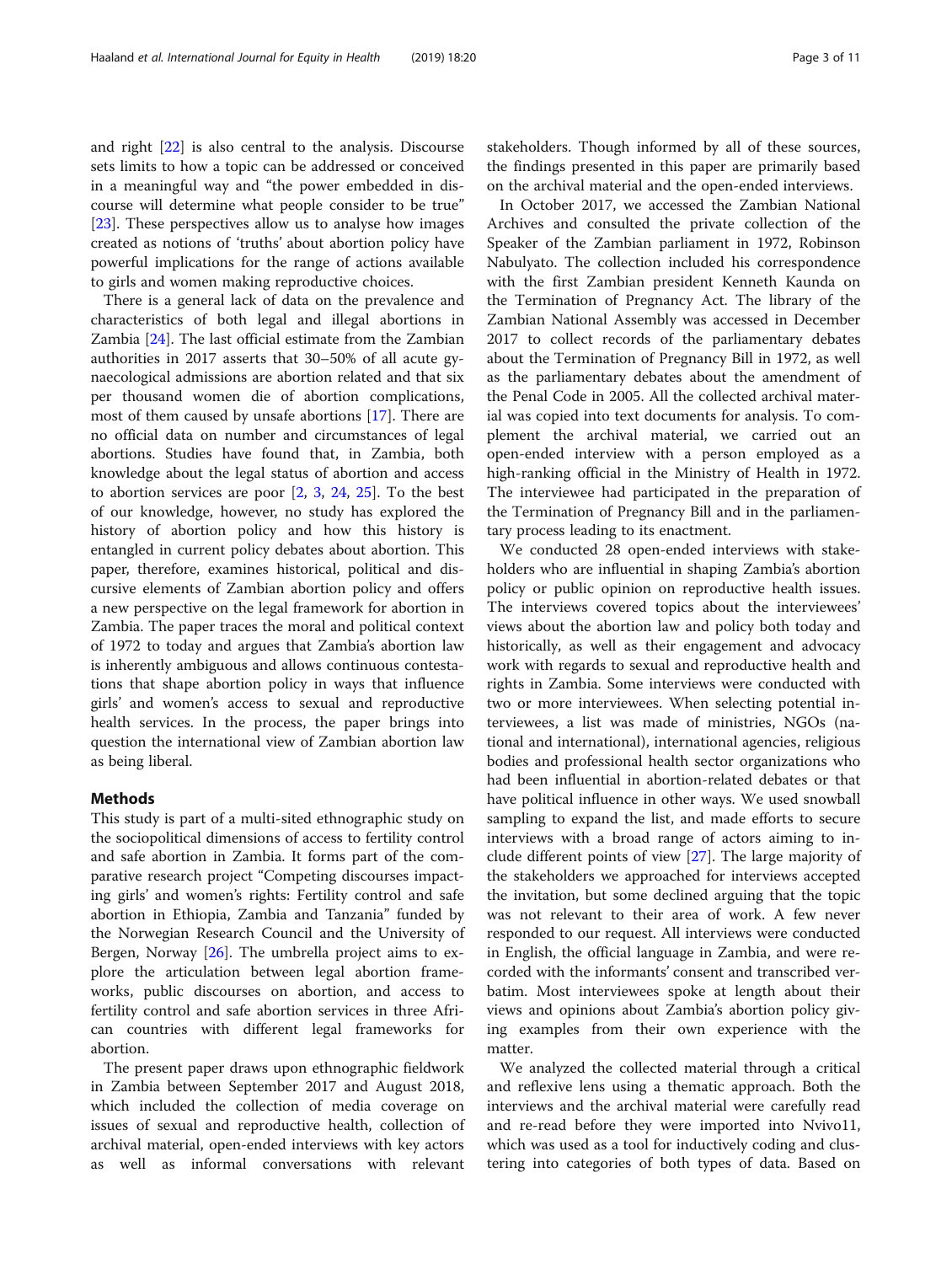rounds of careful review and categorizing, three pronounced themes were selected for further analysis. These were: the distinct focus on the restrictive elements of the law in 1972; the changing historical context of the law; and the current conflicting perceptions of the law. Shore and Wright's theoretical framework on policy [[18](#page-10-0), [21\]](#page-10-0) was used to guide the analysis and writing processes. The quotes presented in the findings section to represent the major themes, derive from both the archival material and the interviews.

The paper could have been strengthened by findings from participant observation of the daily activities of one or more of the actors central in influencing the Zambian abortion policy. Due to barriers of access, this method was not possible to include in this part of the ethnographic study. Future papers from the same study will include findings from participant observation among regional and local level policy makers and daily life in communities of Zambia's Western Province. Nevertheless, the archival material and the interviews this paper builds upon are well suited for exploring the historical, political and discursive elements of the Zambian abortion policy that this paper addresses.

The University of Zambia Biomedical Research Ethics Committee (009–07-17) and the Regional Ethical Committee Western Norway (2017/1191), granted ethical approval for this study. All participants gave informed consent.

#### Findings

#### Making the termination of pregnancy act

The Zambian Termination of Pregnancy Act was passed in 1972, 8 years after Kenneth Kaunda became the first president of the independent Republic of Zambia in a time-period when the country was transitioning into a one party system [\[28\]](#page-10-0). President Kaunda's nation-building ideological project was named 'Zambian Humanism' and has been described as a mix of socialism, liberalism, Christian morality and idealized communal values of the pre-colonial past [\[29\]](#page-10-0). Whether Zambian Humanism was translated into politics and action has been questioned [29:160]. For the purpose of this paper, the ideological project provides insight into how the political elite at the time wished, ideologically and morally, to shape the interactions between the post-colonial Zambian state and its citizens [\[30](#page-10-0), [31](#page-10-0)]. Zambian Humanism encompassed a conservative Christian morality combined with patriarchal perspectives on the female body and sexuality. The ruling party UNIP published a moral code in 1975 expressing conservative views on issues such as the length of women's skirts and women's limited rights over their own sexuality and body [\[31](#page-10-0)]. Against this contextual backdrop, we now turn to the debates leading up to the parliament's adoption of the Zambian Termination of Pregnancy Act.

Before the Termination of Pregnancy Bill became an act in 1972, the practice of abortion was regulated by the Penal Code that criminalized both the abortion-seeking woman, any of her helpers, and the abortion provider. The records from the parliamentary debate indicate that clandestine abortions were common in 1972. Nevertheless, addressing this phenomenon by increasing access to safe and legal abortion services was not explicitly on the agenda when the Bill was proposed. The Minister of Health who presented the Termination of Pregnancy Bill to the Members of Parliament rather argued that it was proposed as a simple clarification of the existing legal framework for abortion:

Mr Speaker, Sir, the purpose of this Bill is to amend and clarify the law relating to termination of pregnancy by registered medical practitioners. The bill provides for a stricter control of termination of pregnancy in that it requires two registered medical practitioners and a specialist in the branch of medicine in which the patient is specifically required to be examined before a conclusion is reached that the abortion should be recommended (Zambian Parliamentary Library, Parliamentary Debates 1. August 1972).

The aim of clarifying the legal framework for abortion was repeated by the Minister throughout the parliamentary session. He also used public health arguments when presenting the Bill, arguing that the new law would remove doubts among medical practitioners about when abortions were indeed legal and therefore prevent unnecessary deaths from sepsis and bleeding caused by some unsafe clandestine abortions (Zambian Parliamentary Library, Parliamentary Debates 1. August 1972).

The Bill received some opposition during the debate, but it finally passed by 66 to 13 votes. The Members of Parliament who opposed the Bill used a range of different arguments, including that the new law would impede desired population growth and that it opposed Zambian cultural norms condemning abortion. Some also appealed to moral arguments either about the abortion itself or about undesired aspects of women's sexuality they believed the Bill would promote. A few argued that the law text would condone and increase the overall number of abortions. Nevertheless, the ideas and values expressed by most of the opposing Members of Parliament were not radically different from those expressed by the Minister of Health, as can be seen in the following statements by one of the opponents to the Bill:

I am not one of those extremists, Mr Speaker, Sir, who would add that under no circumstances should abortion ( … ) be authorised. That would be an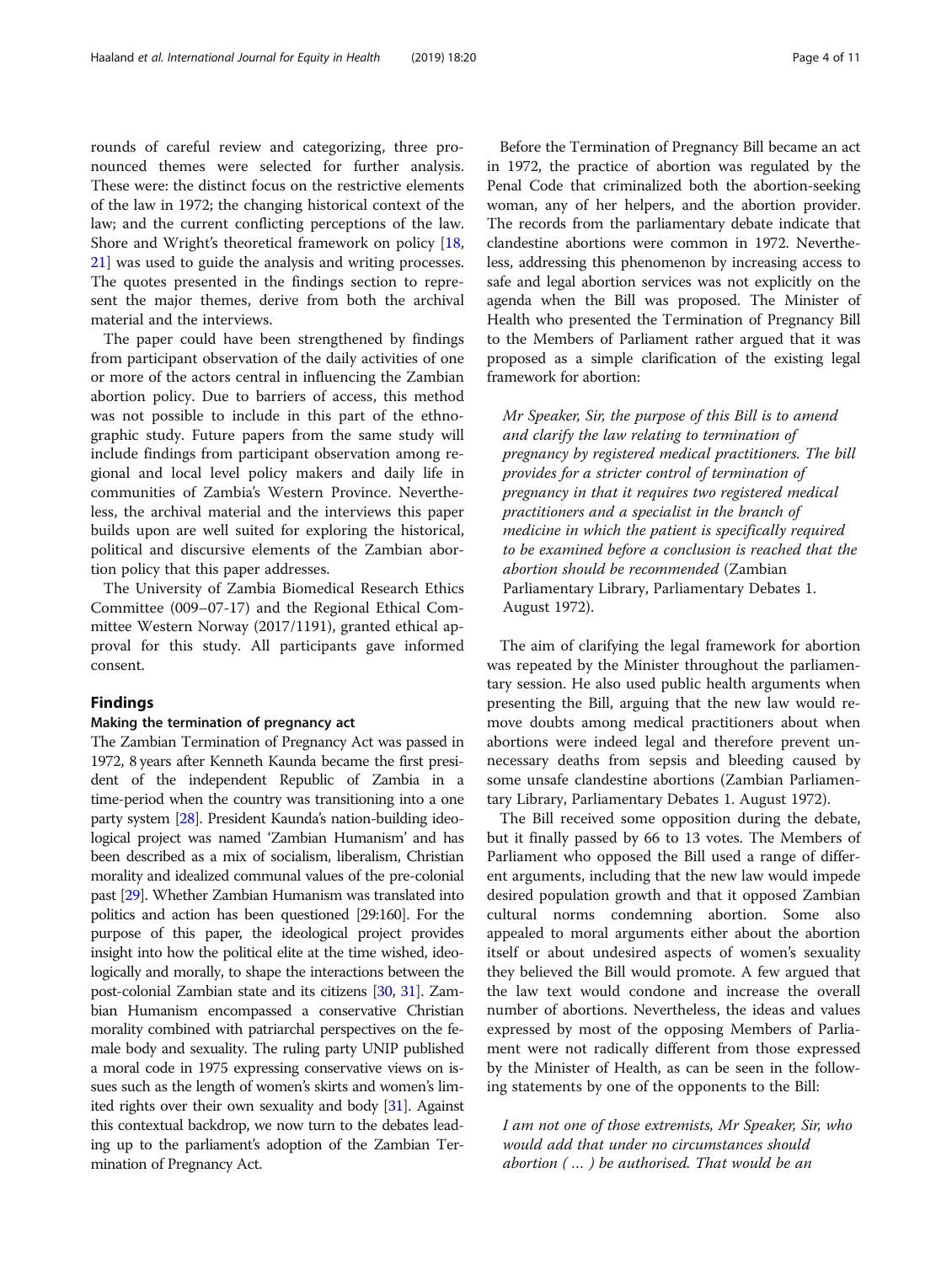extreme case, and if this was the situation in this country that abortion was not allowed under whatever circumstances, I would have welcomed the Bill myself (Zambian Parliamentary Library, Parliamentary Debates 1. August 1972).

This statement expresses a position on abortion as something to be restricted and strictly regulated, while also allowing it in a few and very exceptional cases. The disagreement between the supporters and opponents of the law was not mainly a discussion for or against women's general access to abortion services, but rather about the need for a specific law for abortion to allow it in such very specific situations. The Minister concluded the parliamentary debate by repeating the emphasis on the restrictive nature of the law stressing that it does "not open the flood-gates for termination of pregnancy upon demand. There is nothing in the Bill which says so" (Zambian Parliamentary Library, Parliamentary Debates 1. August 1972).

#### Reasons and reactions

After the Termination of Pregnancy Bill was approved in parliament and before President Kaunda gave his assent, turning it into law, the Catholic Church in Zambia protested against the Bill in a letter addressed to the Secretary General to the Cabinet (Letter from Secretary General of the Zambian Episcopal Conference to Secretary General to the Cabinet, 12.8.1972, Zambia's National Archives, Robinson Nabolyato's collection HM/79/PP/1/72/5). The letter used a variety of arguments to oppose the Bill, including criticism of its quick processing in parliament, the lack of public debate about the topic and the adoption of a UK law in a recently independent Zambia. The protest letter was discussed in personal correspondence between the Speaker of the Parliament and the President, casting further light on the intentions behind the law. The Speaker emphasized that the law was introduced to clarify an existing confusion about the abortion legislation provided in the penal code, adding to the President that: "For somebody to think that it is a new law for terminating pregnancies on a wholesale basis is most irresponsible" (Letter from Speaker Robinson Nabolyato to President Kenneth Kaunda, 24.8.1972, Zambia's National Archives, Robinson Nabolyato's collection HM/79/PP/1/72/5). He further stressed that the law was not intended to make abortion services available on request, a point that was made clearer when he wrote about the political consequences if the President should not approve the new legislative act with his assent. This, he argued, would allow the Catholic Church to influence decisions already made in Parliament. He claimed that:

Such action would be a highly expensive exercise involving and disturning the whole country while the Bill itself is meant to serve two to five people in twenty years or so.

The archival documents paint a picture of a process where the Termination of Pregnancy Act was introduced to clarify the legal status of abortion, not to liberalize it. Why the lawmakers chose to include socio-economic grounds for abortion remains unclear in the documents. An interview with a retired high-ranking official of the Ministry of Health involved in preparing the Bill in 1972 provided further insights into the law-making process. He expressed that the act was made:

( … ) just to allow genuine cases, like say for instance where a mother has German measles or there is a risk to her mental health. But it is in our country, very limited circumstances under which a pregnancy would be terminated.

In line with what we found in the parliamentary debates, the former official argued that the main purpose of the law was for doctors to be able to perform abortions legally on medical grounds. He did not mention more directly socio-economic cases such as poverty among adult women. When asked about the rationale for introducing an abortion law that allows abortion beyond strictly medical grounds, he said that there were a few non-medical cases they had in mind, such as girl children who were victims of rape. This is an interesting observation since the Termination of Pregnancy Act makes no reference to rape. Only in 2005 was the penal code amended to allow abortions for rape victims.

Rather than aiming for liberalization, the retired policy maker referred to how they, in 1972, were concerned with restricting the practice of abortion. That is the reason he gave for including the requirement for three signatures from medical practitioners including a specialist. Reflecting on this measure, he stated: "These things are very difficult to be precise about. To balance between [what is] fair, liberal, reasonable and too restrictive." In retrospect, he seemed to be of the opinion that the wording of the Act may have been too permissive:

It was a progressive move, and even with the restrictions in the Termination of Pregnancy Act, there was the likelihood that there could be abuses. So in future, maybe we need to tighten the restrictions.

#### Abortion in a Christian nation

When Zambia's second president, Fredrick Chiluba, who identified as a born-again Christian, was elected in 1991,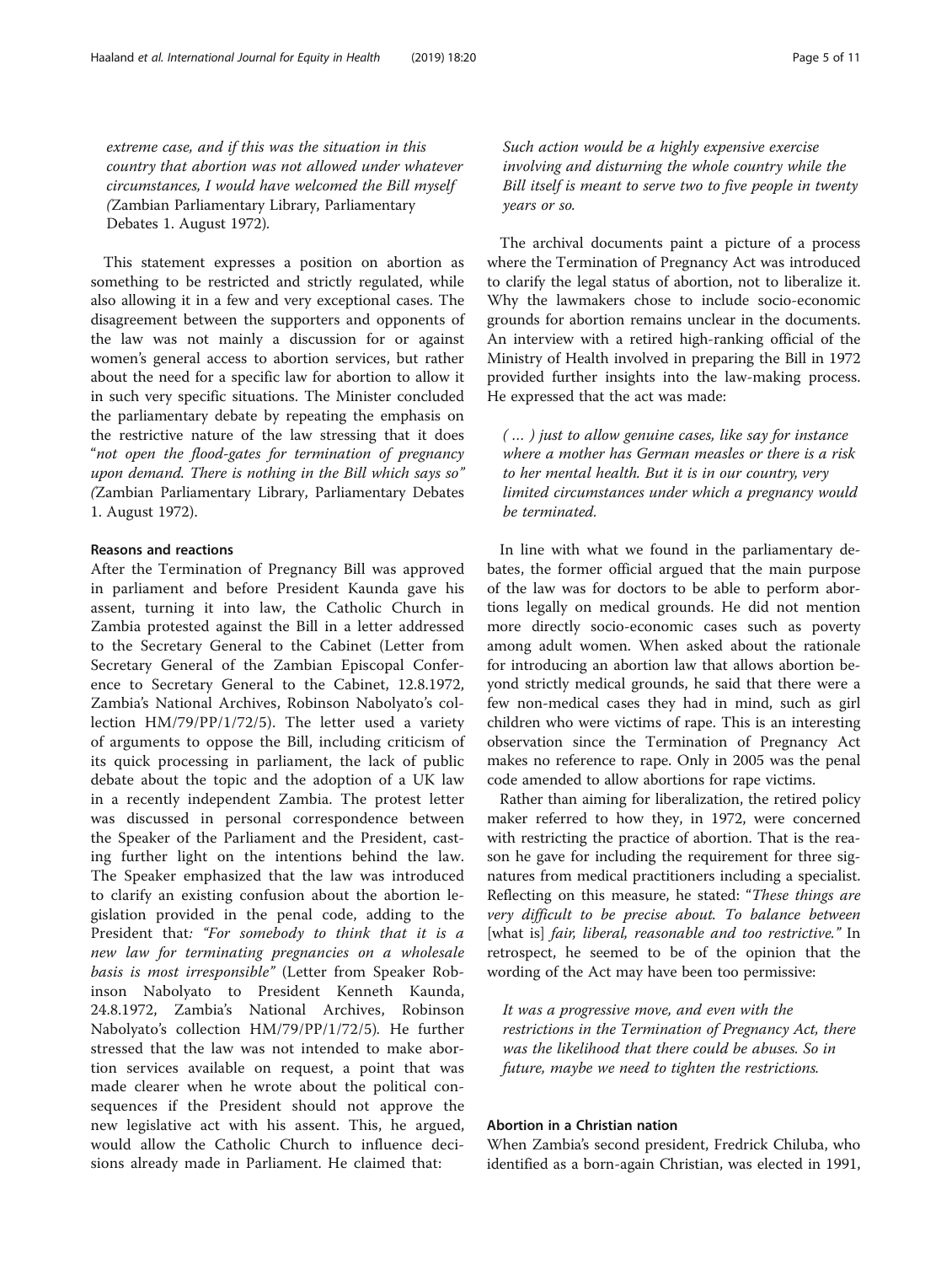he brought a set of Pentecostal symbols and rhetoric to the state house [[13,](#page-10-0) [32](#page-10-0)]. Though the major churches and Christian morality had been influential during Kaunda's presidency from 1964 to 1991 [\[12](#page-9-0), [31](#page-10-0), [33](#page-10-0)], Christianity took a more explicit role in the 1990s that further influenced the relationship between citizens and the state. Only a few months into his presidency, Chiluba declared Zambia a Christian Nation, and in 1996 this declaration was included in the preamble to the national constitution. Much has been written about how the declaration of Zambia as a Christian Nation came about and what reactions it caused [\[13](#page-10-0), [30,](#page-10-0) [32](#page-10-0)–[35](#page-10-0)]. Particularly relevant to this paper is how the declaration came to shape dominant discourses on morality, sexuality and reproduction. Van Klinken [[31](#page-10-0)] demonstrates how the declaration of Zambia as a Christian Nation is often used as a moral argument in public debates on issues such as pornography, sex work, women's dress codes and gay rights, but the declaration also affects the politics of abortion in Zambia.

An employee and activist in an NGO working with sexual and reproductive health and rights described the entangled relationship between morality, religion and politics in Zambia in the following manner:

I am sure you have already heard a thousand times that Zambia is a Christian Nation, so we [Zambians] tend to use that to not talk about what is considered taboo topics. ( … ) In terms of abortion, the moralistic view usually comes into play, and so whenever there is a conversation around abortion there is always a moralistic and religious argument that comes.

The connection made between the Christian Nation and "moralistic religious arguments" is common. By referring to the Christian Nation, a person could readily take on a moral high-ground, and simultaneously silence diverging views on issues relating to sexual and reproductive morals, including abortion.

The discursive power of the 'Christian Nation' idiom goes beyond its use as an argument in debates. It also influences which laws and policies are conceivable and politically possible. On the question on whether the Termination of Pregnancy Act would have passed, had it been presented to parliament today rather than in 1972, several of the interviewees referred to the declaration as an impeding factor. One of the journalists interviewed phrased the point as follows:

I think the reason why it was easy to pass such a law in 1972 was because Zambia had not been declared a Christian Nation yet. But, from 1991 when this country was declared a Christian Nation, there has been this complication when it comes to such issues

## [abortion], because people feel we are a Christian Nation and we have to live by the Christian values.

This statement shows the wide-ranging discursive and disciplining effects of the declaration of Zambia as a Christian nation. The Christian Nation idiom is tied to individuals' morality and way of life. It has been noted that speaking of politics as a question of personal morality is characteristic for the vernacular of politics in Zambia, and the use of the Christian Nation idiom seems to be particularly useful in creating such a nexus between person and politics in a way that shapes both public debates and political possibilities [[36,](#page-10-0) [37\]](#page-10-0).

The relationship between the Christian Nation and the actions of its citizens emerges clearly when discussing health practitioners' use of conscientious objection to abstain from taking part in terminations of pregnancies. As an Obstetrics and Gynaecology specialist in a private hospital explained:

There is also the aspect of the medical practitioners who are willing to do the legal termination [of pregnancy]. So, being a Christian Nation and being declared as such, very few would want to be identified as one who does legal termination [of pregnancies].

An employee of an NGO and abortion rights advocate recalls how the situation at the gynaecological wards changed during her years working as a young nurse when President Chiluba came to power:

He declared Zambia as a Christian Nation and now everybody was saying 'why should we be terminating pregnancy when we are a Christian Nation?' ( … ) Then the doctors asked themselves 'Am I Christian? Should I continue?' So they would withdraw and say 'No, not my area', but before it was politicized, they [the doctors] were signing [forms authorizing] abortions].

These statements show a connection between the declaration of Zambia as a Christian Nation and access to safe and legal abortion services. They underline the fact that the declaration may have influenced the willingness and ability of doctors to provide the necessary signatures for a legal abortion to be carried out. In this way, access to safe and legal abortion services was further restricted.

#### Talking about the law

Many of the interviewed stakeholders used the labels 'liberal' or 'restrictive' when characterizing the law. Interpreting the law in a way that would make it possible to grant legal and safe abortion services to a broad spectrum of abortion-seeking women emerged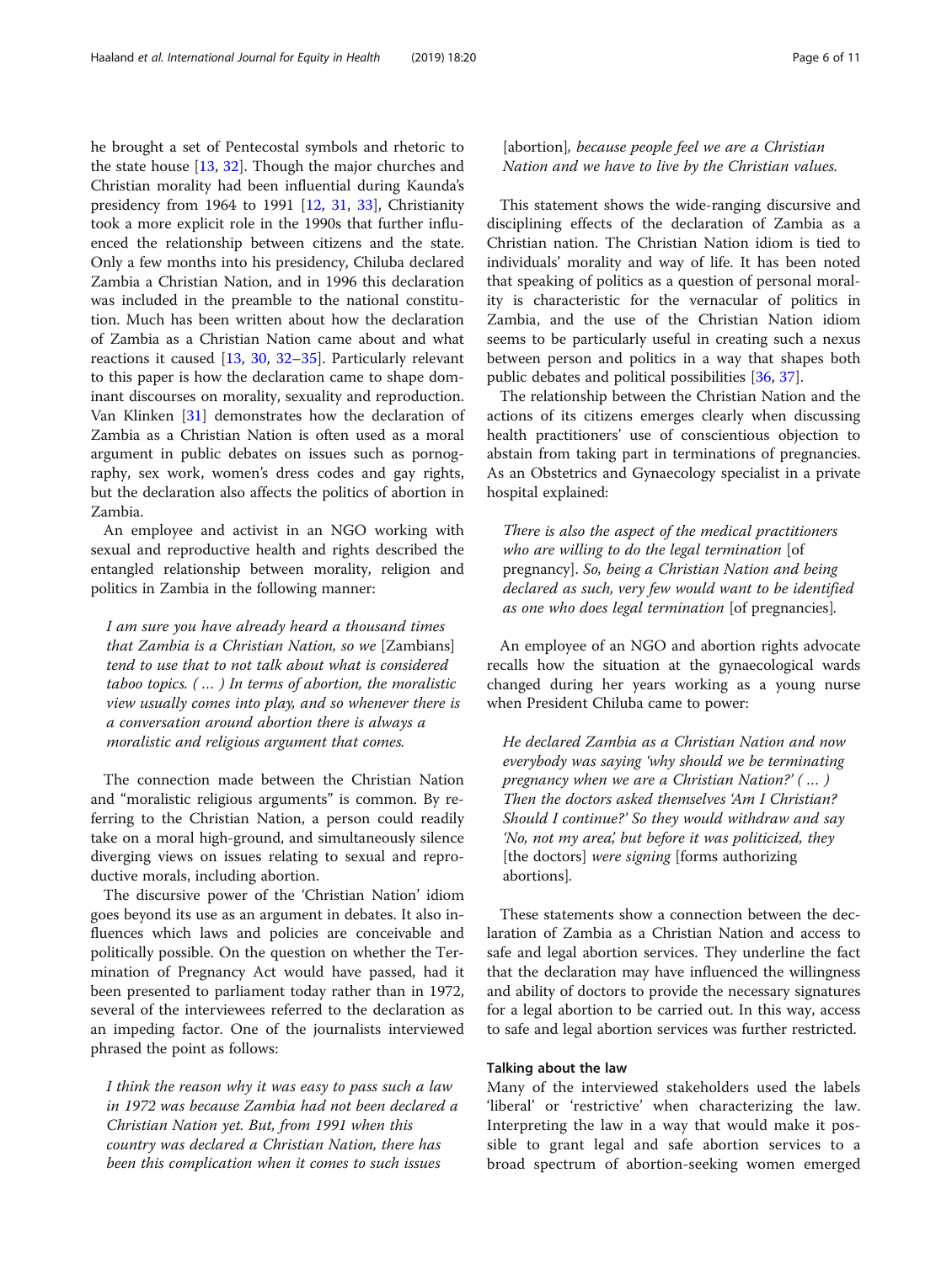as an important reason for representing the law as liberal. The employee of an NGO working with sexual and reproductive health and rights described how the grounds for legal abortion listed in the law leave room for interpretation and access to safe abortion as follows:

It [the law] is open to broader interpretation,  $(\,\ldots\,)$  If I [as an abortion-seeking woman] *explain my circum*stances, you will see how they mostly connect to either one of those provisions [allowing abortions], so it [the law] is really broad and opens up for women's access.

In other instances, the law was described as liberal in order to highlight the discrepancy between the broad grounds for legal abortions and the few women accessing safe and legal services. In the context of the number of illegal and unsafe termination of pregnancies, an advocate and provider of legal abortions told us the following:

Nobody should die from unsafe abortion and nobody should have an unsafe abortion in the environment where the law is very liberal.

Other stakeholders would, in contrast, use the term 'restrictive' when characterizing the law. Some emphasized what they called the 'medical' aspects of the law, referring to the terminology of physical and mental health in the law and the requirement of three signatures from medical practitioners. A high-ranking representative from a religious organization commented upon the Termination of Pregnancy Act saying:

It is restrictive, and it has more to do with therapeutic [abortions]. Like in the case of losing a mother, the woman who is pregnant. It's not given like a norm, - it is for the exceptions.

The emphasis on the medical aspects of the law was repeated by other actors, including national level bureaucrats and health professionals who based this view on the requirement for three medical signatures. A national level bureaucrat emphasized the necessity of doctors' signatures on a certificate for a legal abortion to take place when saying: "I will start by saying that in Zambia abortion is illegal except when there is a certificate from a medical person."

Interestingly, the grounds on which abortion is allowed seem to be used as a basis of the argument for both those stakeholders arguing that the law is liberal and for those arguing that it is restrictive. The law thus seems to be ambiguous enough to allow for two very different positions. The ambiguity of the law creates a somewhat confusing scenario. An NGO employee and advocate tried to explain people's confusion about the legal status of abortion in Zambia in the following terms:

They will tell you it is illegal because it has all these requirements [for when an abortion is legal], and if it is legal then it should not have requirements. But, I think that is the understanding and interpretation. That's partly why people are confused.

The confusion surrounding the law was also expressed by a retired women's rights activist:

It was much later that I was actually fighting for a legal abortion law. Someone told me, 'you already have it', but at that point I didn't look at it that way. All I could see were so many don'ts and doctors and I said that is not good enough. ( … ) And there was lot of dependence on medical, - it had to be medical reasons.

Some stakeholders argued that the Termination of Pregnancy Act was neither liberal nor restrictive, but that it rather strikes a balance between granting access to the services, without making it what they considered to be 'too widely accessible'. Answering a question on whether the Termination of Pregnancy Act would have been passed had it been presented today, a representative from a professional association answered:

I think it would have passed. Because it is not too restrictive and again it is not too liberal ( … ) Because I think any law should be able to provide checks and balances, if you make it very liberal the street corner [practitioner] can have an abortion service and I think it may not be best for the country.

While not all stakeholders would use terms like 'liberal' and 'restrictive' to characterize the law, many argued that the law did not grant women access to safe and legal abortion services. Some described the law itself as the greatest impediment to access. A national level policy maker with expertise in maternal health described the challenge in the following manner:

I think the major obstacle today is the law because it does not provide abortion. You know there are all these requirements but when you look at the law itself it is not yet clear to say that actually a girl who falls pregnant can get access to the facility and be able to access safe abortion. The law is there, but accessibility and utilization are still limited.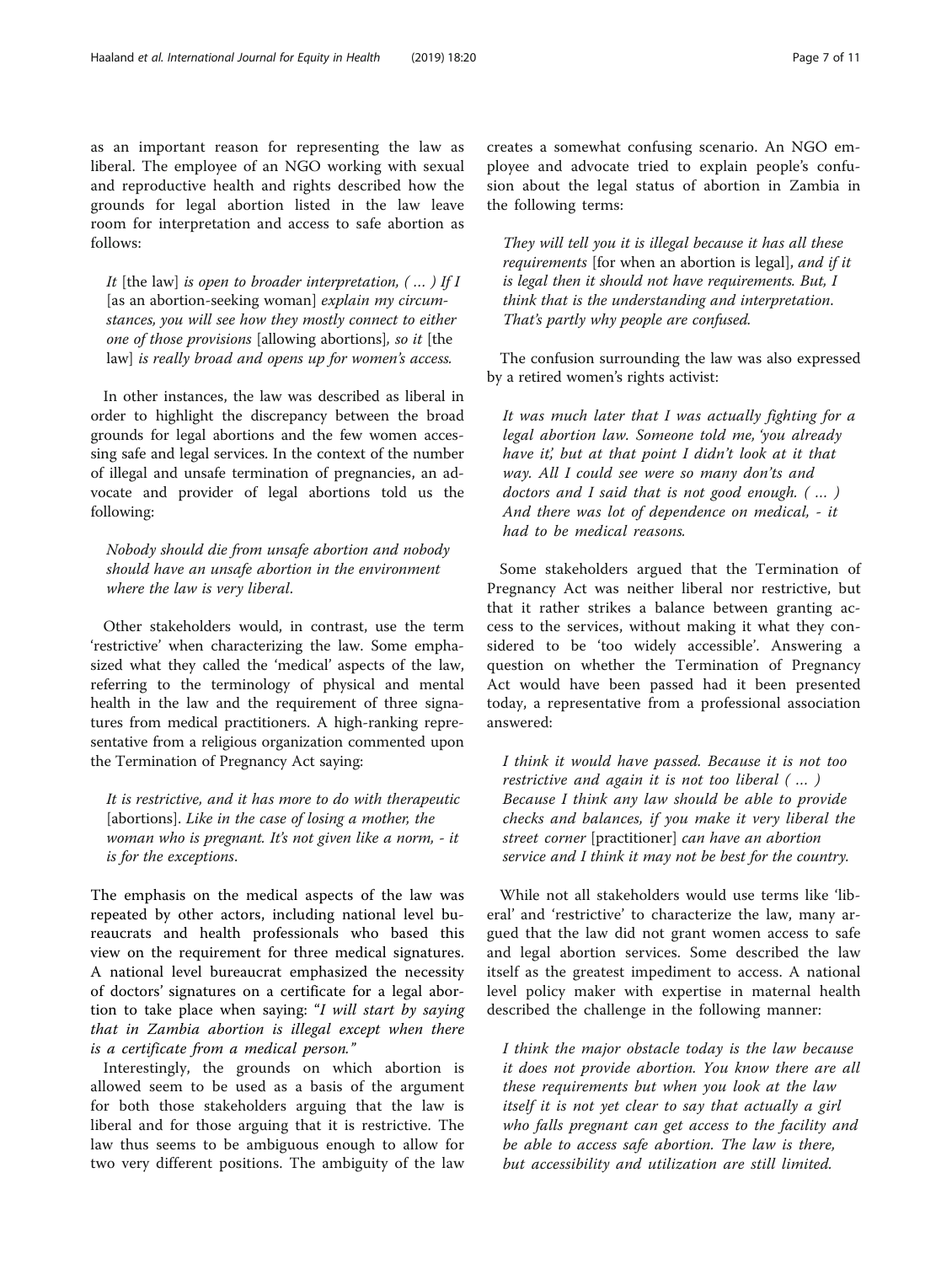### **Discussion**

Our findings reveal that the Zambian Termination of Pregnancy Act is an ambiguous law that leaves much room for interpretation. Though the law in 1972 appeared to be progressive, allowing abortions on socio-economic grounds, the archival material reveals that the restrictive elements of the law were in focus in the debates preceding its enactment. These same elements were further strengthened with the declaration of Zambia as a Christian Nation that had important consequences for health workers' will to be involved in legal abortion services. The restrictive elements of the law can readily be recognized in today's abortion debate in which the Zambian abortion policy is continuously contested.

In international fora, the notion that Zambia has a liberal abortion policy is widespread. The findings from our study reveal that there is no consensus about this representation of the law within Zambia itself. Global actors involved in analyzing or advocating for abortion rights worldwide are part of the process of presenting this image of Zambian abortion law. Researchers [[38](#page-10-0), [39\]](#page-10-0), and international NGOs [\[40\]](#page-10-0) have compiled and compared abortion-related legislation from different countries on several occasions and in such comparisons, Zambia is presented as having a liberal or permissive legal framework for abortions. However, when legal frameworks are compared, they are necessarily simplified and decontextualized. Commonly, comparisons of abortion laws are presented as tables where the grounds under which legal abortions are allowed are listed [\[38](#page-10-0)–[40](#page-10-0)]. In such comparisons, the Zambian law will appear as liberal, as it permits legal abortions for more indications than most countries in Sub-Saharan Africa. However, this only paints part of the picture. The comparisons rarely take into account components of the legal framework that may have strongly restrictive implications, such as the requirement for signatures from two medical doctors and a medical specialist, or that legal abortions can only be carried out in registered hospitals [\[1\]](#page-9-0). By presenting the law in a decontextualized manner, and focusing only on one part of it, a partial picture that supports the image of a liberal abortion law in Zambia is allowed to prevail.

The history of the law presented in this paper tells a more nuanced story. The law text itself seemed progressive for its time as it opened up for legal abortion on more than only medical grounds. However, the archival material reveals that the restrictive elements of the law were just as important parts of the conceptualization when introducing and defending The Termination of Pregnancy Bill. The inherent contradiction of the law, allowing abortions on socio-economic grounds on the one hand, while seriously restricting access to abortion services on the other, can be understood as an attempt to balance the liberal aspects of the law with restrictions. Though the wording of the Termination of Pregnancy Act is very similar to the British Abortion Act of 1967, one important difference should be noted. Where the British law requires the approval of two medical practitioners for an abortion to be legal, the Zambian law requires the additional signature of a specialist within the field of medicine relevant to the ground under which abortion is requested. Considering the low ratio of medical specialists to inhabitants in Zambia, this constitutes a major restriction to accessing legal abortion [[41\]](#page-10-0) .

Examining the discourse surrounding how the Termination of Pregnancy Act became law enhances our understanding of how the law is perceived and practiced today. Shore and Wright argue that the passing of a law is a special moment in a continuous process of contestation, when one point of view succeeds in "making their versions authoritative and embedding it in the precepts and procedures of the state" [\[21\]](#page-10-0) and effectively silencing others. Following this line of thought, the debates surrounding the Termination of Pregnancy Bill provide insight into what opinions and values became the dominant authoritative discourses on abortion in Zambia. When we scrutinize the views that were expressed by the advocates for the law in 1972, we find that they were indeed located fairly closely to the views of their opponents; both sides were arguing for a clear law that would regulate and restrict access to abortion services. Whether the supporters of the act strategically employed a discourse of restriction in order to increase the chances that the law would be approved remains unknown. The Speaker's estimation of cases eligible for legal abortion to 'between two and five in twenty years', seems so far from reality that it raises questions. Nevertheless, regardless of the policy makers' agenda, the imagery of a liberal abortion law intended to expand access to safe abortion services was not used and made authoritative during the process of enacting the abortion law. Instead, more conservative and restrictive imagery was used in which access to legal abortion was to be strictly regulated. This resonates with the dominating moral discourse of the time (1970s), which was characterized by conservative and patriarchal views on female sexuality and where special moral scrutiny was applied to the female body by the state as well as by the general public [[31\]](#page-10-0).

#### Who labels the law?

This study has revealed diverging opinions on whether the Zambian law is liberal or restrictive. The actors working to expand access to legal abortion services often used the term 'liberal' to highlight the contrast between a legal framework allowing abortions and girls and women's access to abortion services. Though they seldom would express their argument as a question of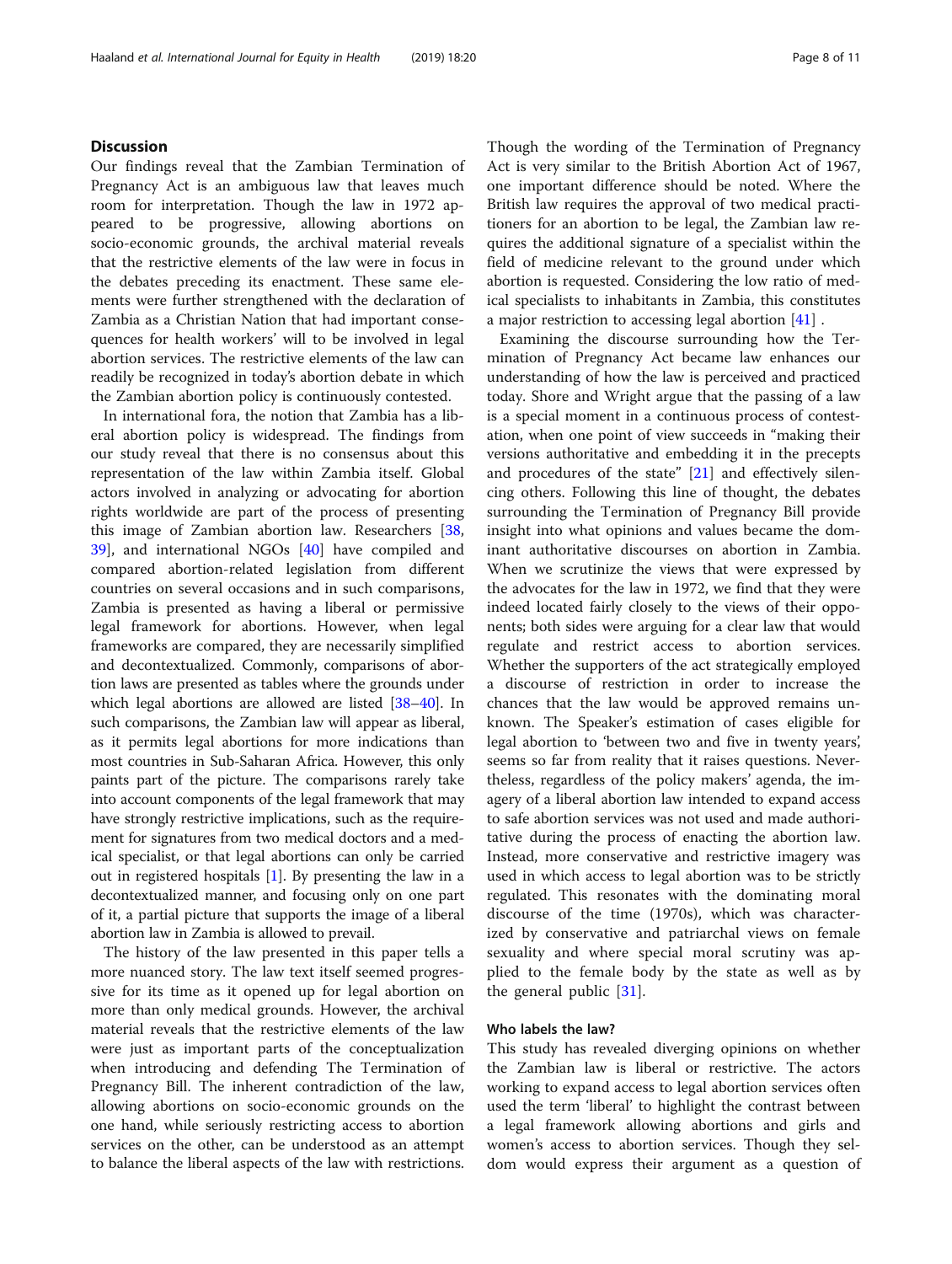rights, this emerged to be an underlying reasoning. Since the International Conference on Population and Development in Cairo, 1994, and the World Conference on Women in Beijing, 1995, abortion has been framed as a sexual and reproductive right and thereby an integral part of human rights, by abortion advocates across the world. The "rights-talk" strategy, though successful, is more fragile than it appears and has been contested by conservative and religious actors also framing anti-abortion messages in terms of human rights (rights to religious freedom, rights of the unborn child etc.) [[42\]](#page-10-0). Nyanzi [[43](#page-10-0)] has pointed out that framing sexual and reproductive rights as a human right can and has had important backlash effects in African contexts, especially in issues related to the situation of sexual minorities. This may explain why the actors working to expand access to safe abortion services avoid using the "rights" term, though their explanations and articulations of the topic often present it as such.

The actors working to limit access to abortion services often drew on the 'medical' elements of the law, such as the need of signature from medical doctors and the focus on physical and mental health in the wording of the allowed grounds for abortions. This way of reasoning resonates with a strong biomedical discourse around reproduction. Several anthropological studies of reproduction have described how presenting women's bodies, and reproductive processes as purely biomedical phenomena has worked to paint reproduction as something biomedical and scientific and thereby outside of what is considered political [\[44](#page-10-0)–[47](#page-10-0)]. Emphasis on the 'medical' aspects of the law, discursively places abortion as something governed by the secular, scientific gaze of medical practitioners, and not by a woman making reproductive choices. Interestingly, this strategy, using primarily secular and scientific arguments, is most strongly employed by religious organizations, who limited their use of religious arguments considerably. Debating sexuality and reproduction in primarily secular terms, focusing on science and data instead of morals and religion, is a strategy employed by religious organizations on national and international levels across the world and has been given the name of strategic secularism [\[48\]](#page-10-0).

When we consider who employs the different labels, an interesting pattern emerges. On the one hand, the actors who frequently label the abortion law 'liberal' are the same actors who criticize the law for not ensuring access to safe abortion services for those who need it, and hence indirectly argue that the current law is too restrictive. These actors include NGOs working on sexual and reproductive health issues and other advocates working for increased access to safe and legal abortions services. On the other hand, the major religious organizations who are in clear opposition to the idea of legal abortion outside of medical emergencies, label the law 'restrictive'. These same actors explicitly supported the inclusion of the clause in the proposed Bill of Rights in 2015 and 2016 stating that 'the right to life begins at conception'. With this clause, they worked towards making the Termination of Pregnancy Act unconstitutional, indirectly arguing that the current law which they call 'restrictive' is not restrictive enough. Labeling the law as either 'liberal' or 'restrictive' thus emerges as a discursive strategy that is selectively applied depending on the context at hand.

The way a policy is imagined or perceived carries great significance and may influence how the policy actually works in a particular context [\[19](#page-10-0)]. Shore and Wright argue that policies can be seen as contested narratives that define the problems they are addressing in a way as to "project only one viable pathway to its resolution" [[19\]](#page-10-0). The diverging characterizations of the Termination of Pregnancy Act speak to such contestations over which image of the Zambian abortion policy should prevail in society at large. Arguably, by referring to the law as either 'liberal' or 'restrictive', the actors are engaged in a struggle to define the problem of access to legal abortions in a way that makes their own view the only one possible or acceptable. Considering that knowledge about the legal framework for abortion in Zambia is poor [[25](#page-10-0)], also among health professionals [[24\]](#page-10-0), the imagery used to depict and describe the abortion policy carries great importance. If the image of the restrictive abortion law, presenting abortion as a practice meant for exceptional cases only, predominates, it is likely that a health worker, with little knowledge about the law, will not carry out abortions on socio-economic grounds, despite what is stated in the law text. In the same way that the notion of the Christian Nation has influenced health professionals' willingness to take part in legal abortion services, the notion of a restrictive abortion law can also shape girls' and women's access to safe and legal ways to terminate pregnancies.

If it is rather the imagery of a liberal abortion law, allowing abortion on broad socio-economic grounds, that predominates, it is likely that medical professionals will feel more secure and comfortable providing legal abortions, also on socio-economic grounds. However, the image of the abortion law as liberal may simultaneously move attention away from actual access to legal abortion services, as it places legality rather than access in focus. In consequence, the image of a liberal law may cause further confusion and distress among girls and women seeking abortion services. If a woman in a rural area, acts upon an impression that Zambia has a liberal abortion law and seeks legal abortion in a district hospital, she runs the risk of being turned away for multiple reasons. The professional she meets may believe the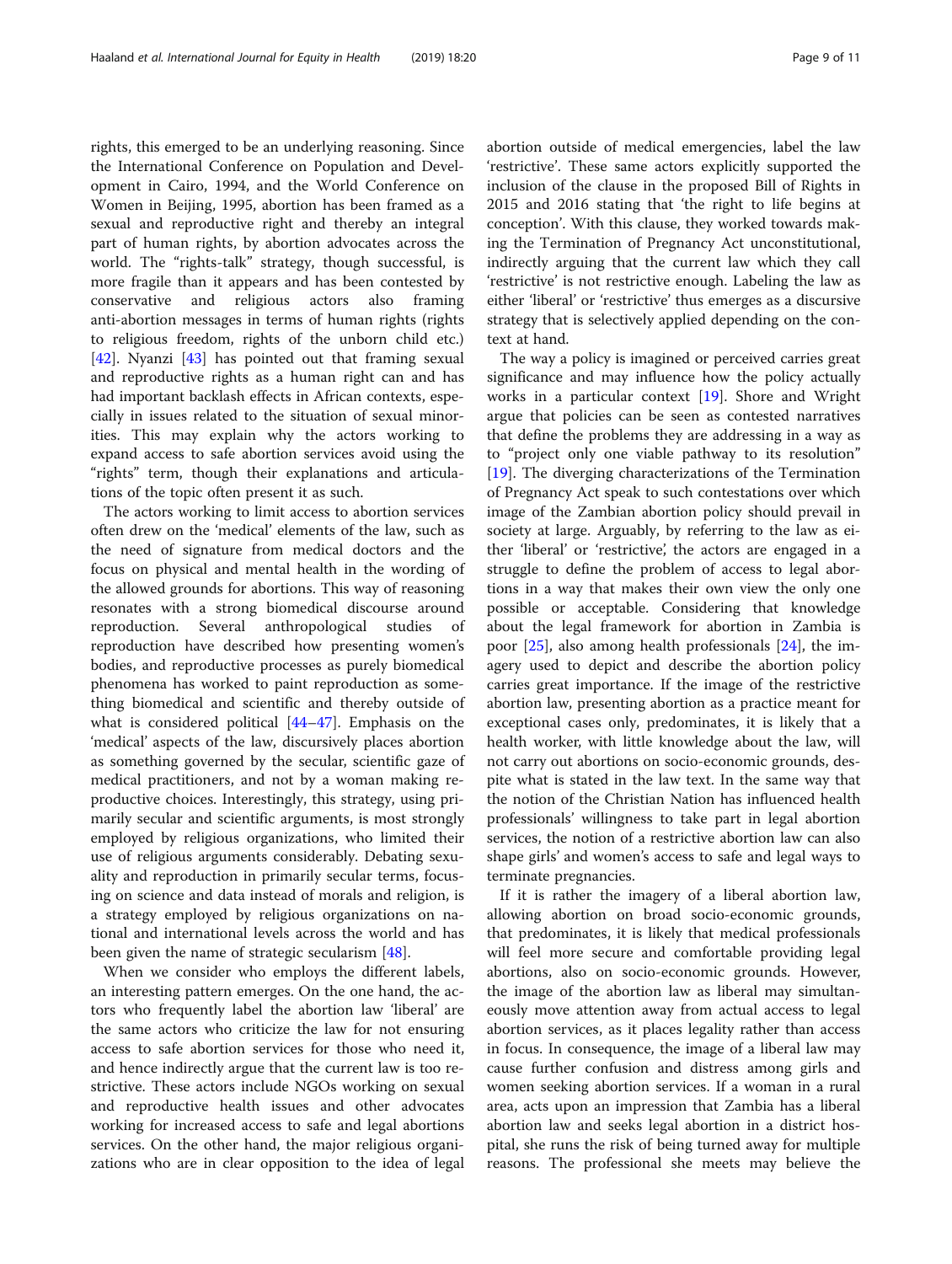<span id="page-9-0"></span>service is illegal or has chosen to make use of his/ her conscientious objection, or the facility may simply not meet the required need for signatures. Confusion about the legal status of abortion emerged as a strong theme in our interviews, and health workers, activists and policy makers emphasized how they encounter confusion about the Termination of Pregnancy Act in their work. Discourses are powerful and determine what people consider to be true [\[23\]](#page-10-0). When the truths established by two contradicting discourses meet, on one hand the discourse of the liberal Zambian abortion law, and on the other, the discourse of the restrictive law, confusion is likely to prevail.

#### Concluding remarks

In this paper, we have argued that the Zambian Termination of Pregnancy Act is an ambiguous law that leaves much room for interpretation. Though the law in 1972 appeared to be progressive, allowing abortions on socio-economic grounds, it was the restrictive elements that were in focus in the debates preceding its enactment. These same elements were further emphasized with the declaration of Zambia as a Christian Nation, and can readily be recognized in today's abortion debate. The paper has discussed how key stakeholders engaged in disputes over the characterizations of the Zambian abortion law selectively apply discursive strategies. Drawing upon understandings from anthropology of policies, the paper argues that the imageries used to describe the law also contribute to the shaping of girls' and women's access to safe and legal ways to terminate pregnancies. The law is ambiguous enough to cater both for actors who want to expand and actors who want to further restrict access to safe and legal abortion. In its ambiguity it fails to provide strong and unequivocal rights to access to the services it permits and regulates. By highlighting how the Zambian abortion policy is contested by two competing discourses, we challenge the notion of a liberal Zambian abortion law and open up for further discussions on the relationship between the way a law is described and perceived by the public, and the rights to health and services to be ensured by it.

#### Acknowledgements

The authors would like to thank the participants interviewed for this study for their valuable contributions. MH is very grateful to Dr. Marja Hinfelaar for advice and guidance on the archival investigations that were part of this study and to Ms. Maureen Mupeta Kombe for administrative and logistical support.

#### Funding

This study is funded by the University of Bergen and the Norwegian Research Council through its Centre for Excellence scheme to the Centre for Intervention Science in Maternal and Child Health (CISMAC, project reference number 223269) and its NORGLBAL scheme (project number 249686). The funders had no influence on the design of the study or the collection, analysis and interpretation of the data or writing of the paper.

The archival data used and analyzed for this study can be are available from the National Archives of Zambia and the library of the National Assembly of Zambia. The interview data generated and analyzed during the current study are not publicly available to protect the study participants' anonymity. The data is available from the corresponding author on reasonable request.

#### Authors' contributions

MH, AB, KMM and HH contributed to the design of the study. MH carried out the ethnographic fieldwork, including collection of archival material and the majority of the interviews. AB, KMM and HH actively participated in some of the interviews. MH carried out the analysis and drafted the manuscript. All the authors critically reviewed different version of the manuscripts, provided substantial contributions and approved its final version.

#### Ethics approval and consent to participate

Ethical approval for the study was obtained by the University of Zambia Biomedical Research Ethics Committee (009–07-17) and the Regional Ethical Committee Western Norway, Norway (2017/1191). Informed consent was given by all participants before being interviewed for the study.

#### Consent for publication

Not applicable.

#### Competing interests

The authors declare that they have no competing interests.

#### Publisher's Note

Springer Nature remains neutral with regard to jurisdictional claims in published maps and institutional affiliations.

#### Author details

<sup>1</sup> Centre for international Health, Department of Global Public Health and Primary Care, University of Bergen, Bergen, Norway. <sup>2</sup>Centre for Intervention Science in Maternal and Child Health (CISMAC), University of Bergen, Bergen, Norway. <sup>3</sup>Department of Health Promotion and Development, University of Bergen, Bergen, Norway. <sup>4</sup>School of Public Health, University of Zambia, Lusaka, Zambia.

#### Received: 21 September 2018 Accepted: 25 December 2018 Published online: 28 January 2019

#### References

- 1. GRZ: Termination of Pregnancy Act. 1972.
- 2. Coast E, Murray SF. "These things are dangerous": understanding induced abortion trajectories in urban Zambia. Soc Sci Med. 2016;153:201–9.
- 3. Leone T, Coast E, Parmar D, Vwalika B. The individual level cost of pregnancy termination in Zambia: a comparison of safe and unsafe abortion. Health Policy Plan. 2016;31(7):825–33.
- 4. Ganatra B, Gerdts C, Rossier C, Johnson BR Jr, Tuncalp O, Assifi A, Sedgh G, Singh S, Bankole A, Popinchalk A, et al. Global, regional, and subregional classification of abortions by safety, 2010-14: estimates from a Bayesian hierarchical model. Lancet. 2017;390(10110):2372–81.
- 5. Likwa RN, Biddlecom A, Ball H: Unsafe abortion in Zambia. Issues in brief (Alan Guttmacher Institute) 2009(3):1–4.
- 6. Owolabi OO, Cresswell JA, Vwalika B, Osrin D, Filippi V. Incidence of abortion-related near-miss complications in Zambia: cross-sectional study in central, Copperbelt and Lusaka provinces. Contraception. 2017;95(2):167–74. 7. United Kingdom Abortion Act. United Kingdom. 1967.
- 8. Standards and guidelines for reducing unsafe abortion morbidity and mortality in Zambia. GRZ. 2009.
- 9. African Union Assembly: Protocol to the African Charter on Human and Peoples' Rights on the Rights of Women in Africa (Maputo Protocol). 2003.
- 10. Understand the 2016 Referendum Electoral Comission of Zambia 2016.
- 11. Zambia National Broadcasting Corporation: Referendum fails. 2016.
- 12. Hinfelaar M. Legitimizing powers: the political role of the Roman Catholic Church 1972-1991. In: Gewald JB, Hinfelaar M, Macola G, editors. One Zambia, many histories: towards a history of post-colonial Zambia. Leiden, Boston: Brill; 2008. p. 129–43.